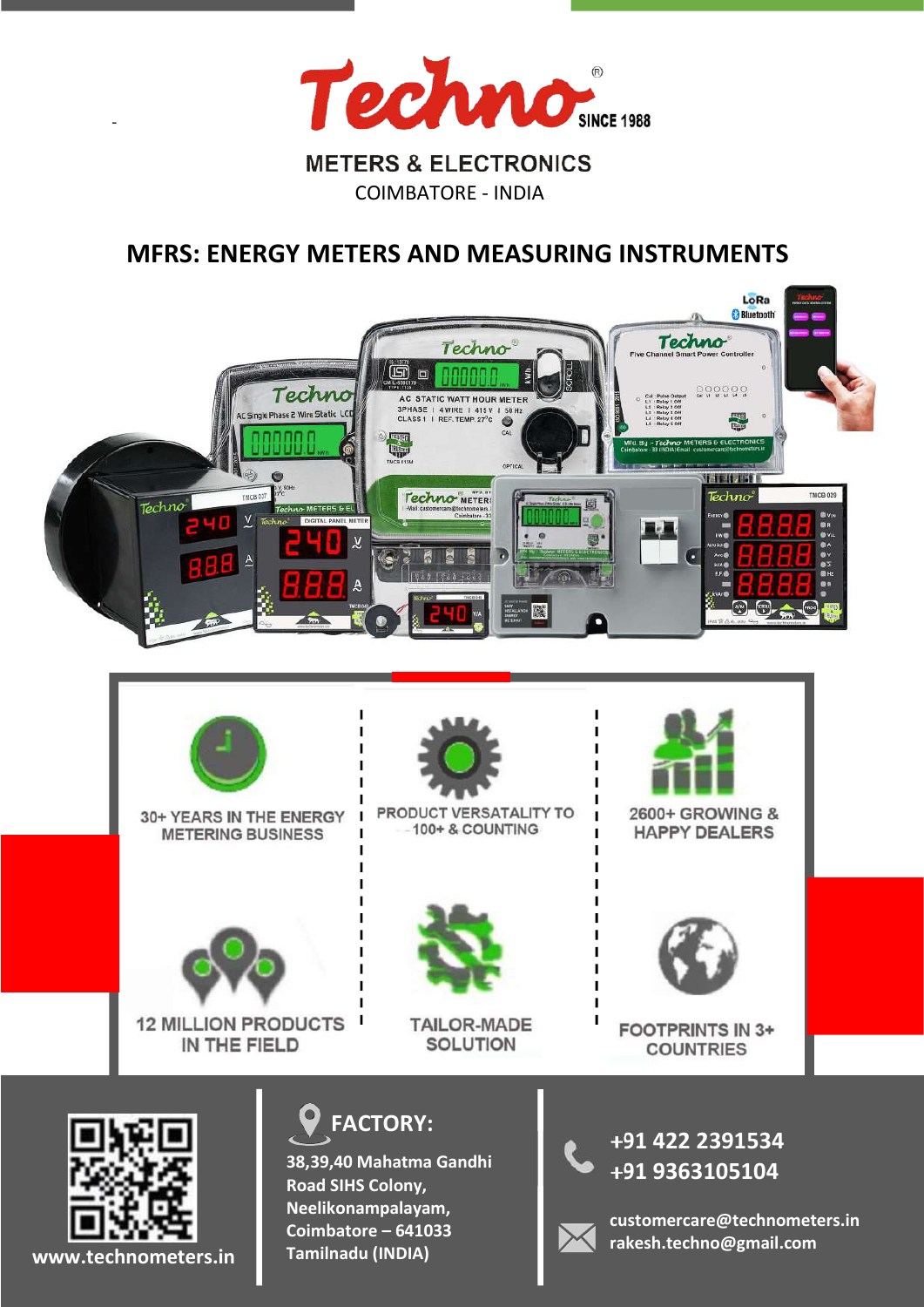Ac Single Phase two wire Class: 1.0, 50 Hz, 240 V | Current Rating: 2.5-10A, 5-20A, 5-30A, 10-40A, 10-60A | Applicable: IS 13779





### RANGE OF THREE PHASE ELECTRONIC ENERGY METERS

AC Three Phase four wire Electronic energy meter | Class: 1.0, 50Hz | Voltage: 3x240V AC | Current Rating: 5-20A, 10-40A,10-60A,10-80A,10-100A,-/5A(CT operated) | Parameters: On Request | Applicable: IS 13779

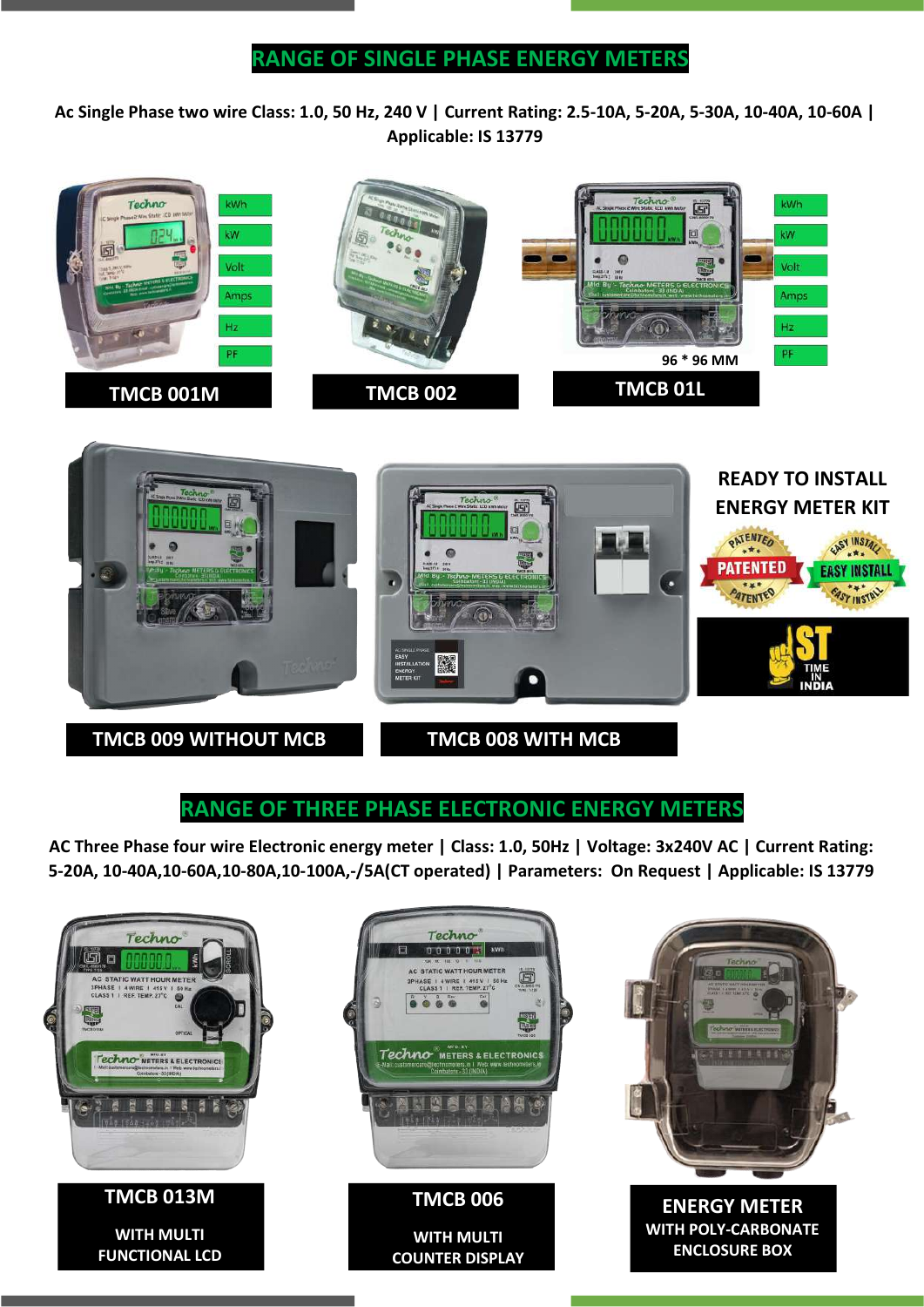## SINGLE PHASE & THREE PHASE CUSTOMISED ENERGY METERS

# OPTIONAL FEATURES:

- WITH RS485 Communication Port (MODBUS)
- 232 PORT
- **LoRAWAN Enable**
- **Dual Source**
- Direct or CT-Operated
- ON/OFF Relay
- Import/Export/Bi-directional (Solar Net)





# TMCB 013 (CUSTOMISED) TMCB 012 (CUSTOMISED)

### LoRa SMART COMMUNICATION ENERGY METERING SYSTEM

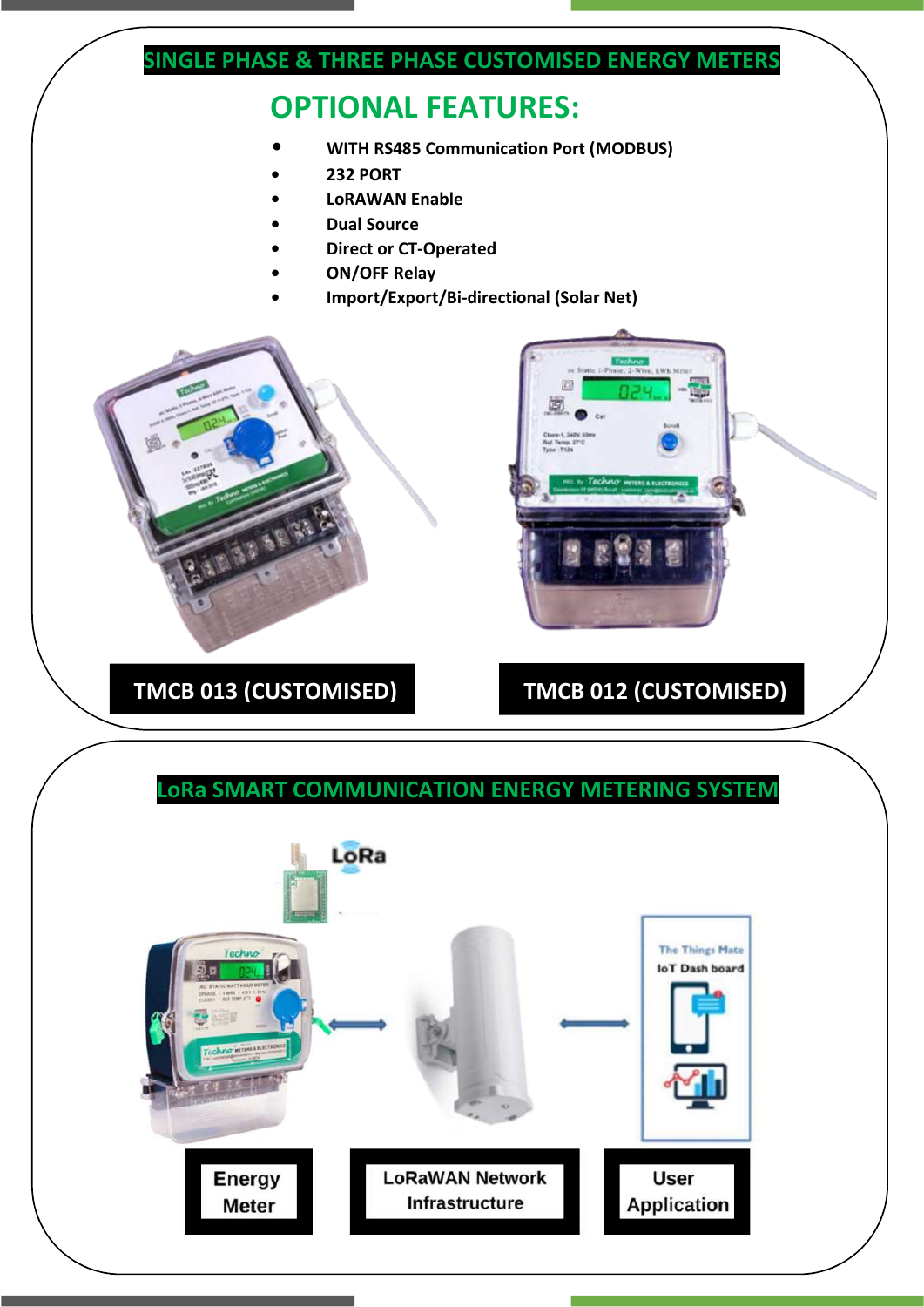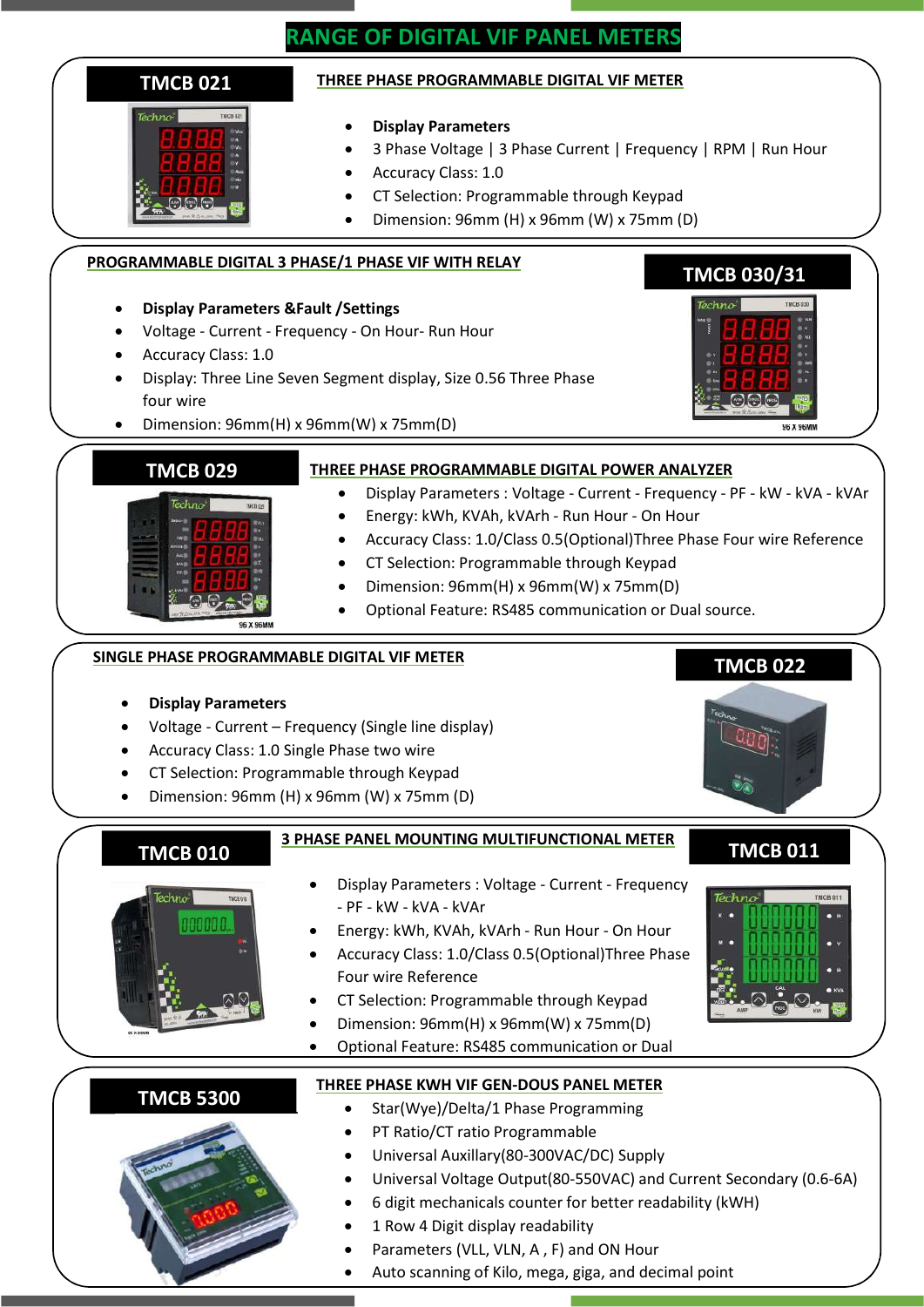# SINGLE PHASE MULTIFUNCTIONAL PANEL METER

| Techno | <b>TMCB 014 (S)</b> |             |
|--------|---------------------|-------------|
|        |                     | <b>VRMS</b> |
| VA     |                     | <b>ARMS</b> |
| osp    |                     | Hz          |
|        |                     |             |
|        | art was             |             |
|        | www.technometers.in |             |
|        | 96 X 96MM           |             |

### TMCB 014S <sup>1</sup> PHASE PROGRAMMABLE DIGITAL ANALYZER TMCB 014M

- True RMS Measurement.
- One Line 4 digits Display for above parameters. CT Ratio Programming (Range: 5/5 to 9000/5). Auto scrolling & manual mode selectable.
- Auto decimal shifting for current (from 0.01 to 9999). Bright Seven segment LED display for better readability.
- \*RS485 communication (On Request).



# CONTROL AND MEASUREMENT

### TMCB 049 THREE PHASE MAXIMUM DEMAND CONTROLLER

- Any combination of V/I/F/Kw/Pf/Kwh
- Field programmable CT ratio
- Tripping on over Volt ,Amp,Hz,Kw,Kva

### WATT METER AND POWER FACTOR METERS

#### DIGITAL POWER FACTOR (COS) METER

- Accuracy Class: 1.0/Class 0.5 (Optional) Single Phase two wire
- Supply: 170V 260Vac, 50Hz
- Display: One Line Seven Segment display, Size 0.56
- Dimension: 95mm (H) x 95mm (W) x 84mm (D)

### PROGRAMMABLE DIGITAL WATT METER

l

Techno

TMCB 032

9000\*

- Class: 1.0/ Class 0.5(Optional) Single Phase two wire Supply: 170V 260Vac, 50Hz
- Display: One Line Seven Segment display, Size 0.56
- Display Parameters: Wattage CT Selection: Programmable through Dimension: 95mm (H) x 95mm (W) x 84mm (D)



### TMCB 032-3P



#### THREE PHASE PROGRAMMABLE DIGITAL POWER FACTOR METER

- True RMS Measurement
- 4 Digits display
- Auto scrolling & manual mode selectable
- Bright Seven segment LED display for better readability

### THREE PHASE PROGRAMMABLE DIGITAL WATT METER

- 4 Digits display
- CT Ratio Programming (Range: 5/5 to 9000/5)
- Auto scrolling & Manual mode selectable
- Auto decimal shifting for kW (from 0.1 to 1)
- '-' LED indication for negative kW'k' LED indication for 'x1000'
- Bright Seven segment LED display for better readability

## TMCB 033-3P

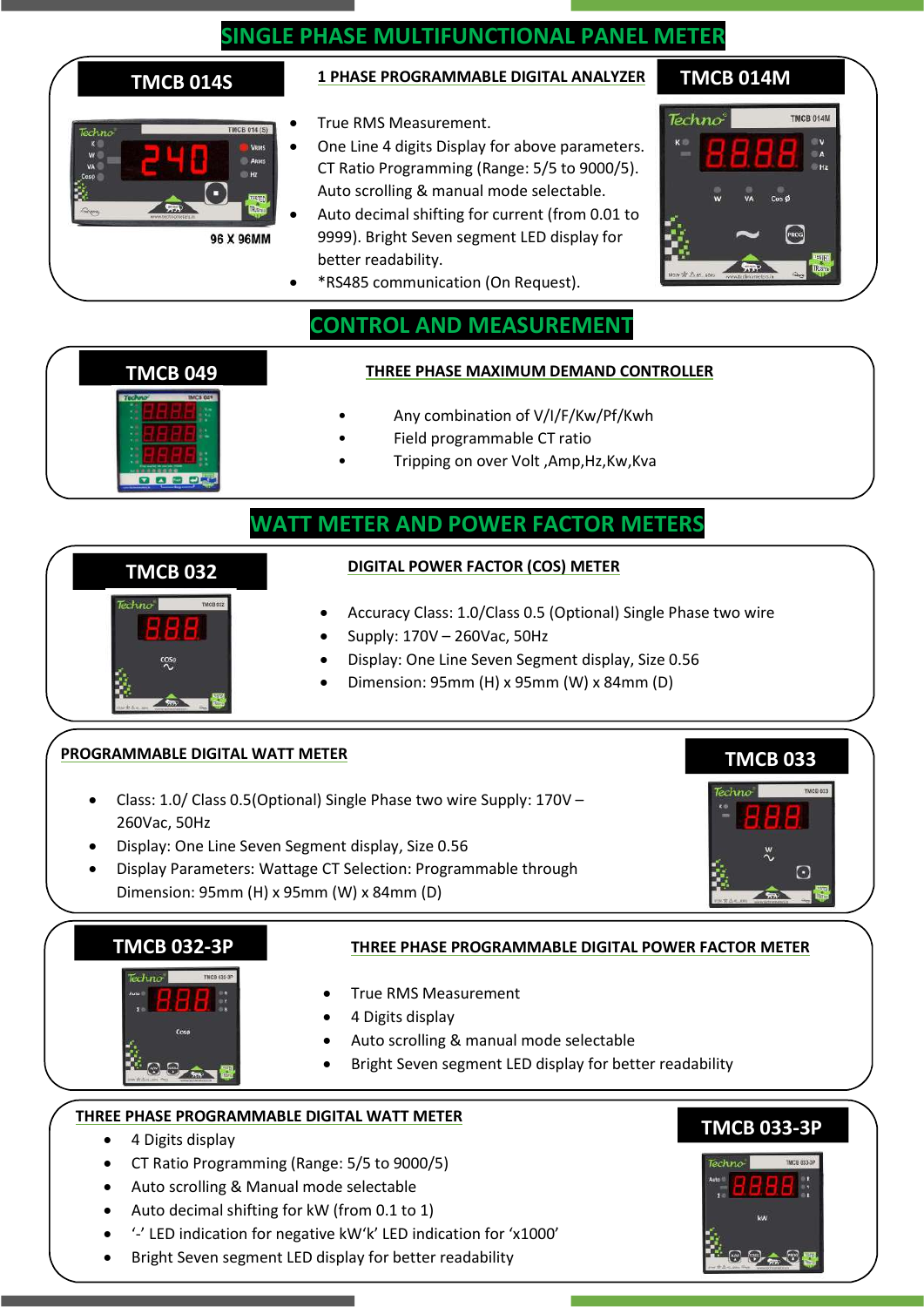# RANGE OF DIGITAL VOLT AMPS METER





- DC Panel mounting volt amps meter with 2 line display
- Dimension: 72 X 72mm

#### Digital Volt Amps Meter (2 LINE DISPLAY)

- Display parameters volt and Amps 2 Line display Digital Panel Meter (72\*72\*35mm)
- System Supply Voltage : 230 Vac, 50 Hz
- System Voltage Range : 80-500 Vac
- Current Range : Upto 40A

### TMCB 041 VOLT METER

#### DIGITAL PANEL METER METER

- Dimension: (72\*72\*35mm)
- Application: Submersible pump control panel.
- System Supply Voltage : 230 Vac, 50 Hz
- Current Range : Upto 40A

# TMCB 042 AMPS METER

**72 X 72MM** 

TMCB 040



72 X 72MM

#### 72 X 72MM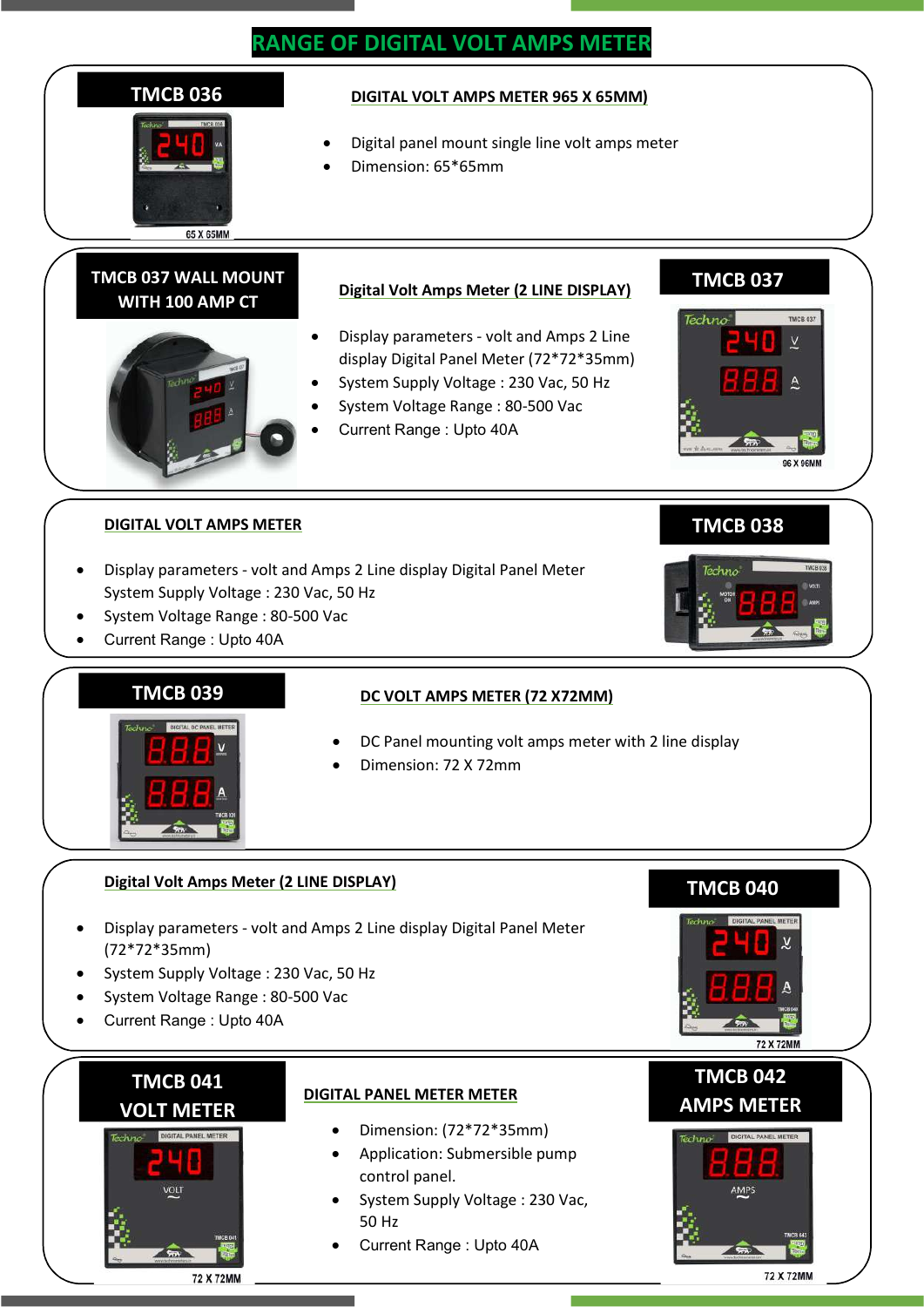

#### DIGITAL VOLT AMP METER (SINGLE LINE)

- Digital volt amp meter (single line)
- Application : submersible pump control panel
- Dimension :72\*72\*35mm
- Bright seven segment led display for better readability
- System supply voltage: 230 vac , 50 hz
- Supply voltage range: 80-500 vac
- Current range : up to 40a

### DIGITAL VOLT AMP METER (SINGLE LINE)

- DIGITAL VOLT AMP METER (SINGLE LINE)
- APPLICATION : SUBMERSIBLE PUMP CONTROL PANEL
- DIMENSION :62\*35MM
- BRIGHT SEVEN SIGMENT LED DISPLEYFOR BETTER READABILITY
- SYSTEM SUPPLY VOLTAGE: 230 VAC , 50 HZ
- SUPPLY VOLTAGE RANGE: 80-500 VAC
- CURRENT RANGE : UP TO 40A



TMCB 046

### TMCB 047



### DIGITAL VOLT AMPS METER

- Display parameters volt and Amps 2 Line display
- System Supply Voltage : 230 Vac, 50 Hz
- System Voltage Range : 80-500 Vac
- Current Range : Upto 40A

### DIGITAL PANEL MOUNT VOLT AMPS METER WITH HOUR AND MINTUE

- DIGITAL PANEL MOUNT VOLT AMPS HOUR MIN METER
- Dimension: 72 x 72mmm X 35mm
- System supply voltage : 230 VAC , 50HZ
- SUPPLY VOLTAGE : 80-500 VAC
- CURRENT RANGE: 40 AMPS
- HOUR MIN: 1 MIN 999 HOURS

# TMCB 048



# COMPACT PANEL BOX SUITABLE FOR 96 X96MM PANEL METER